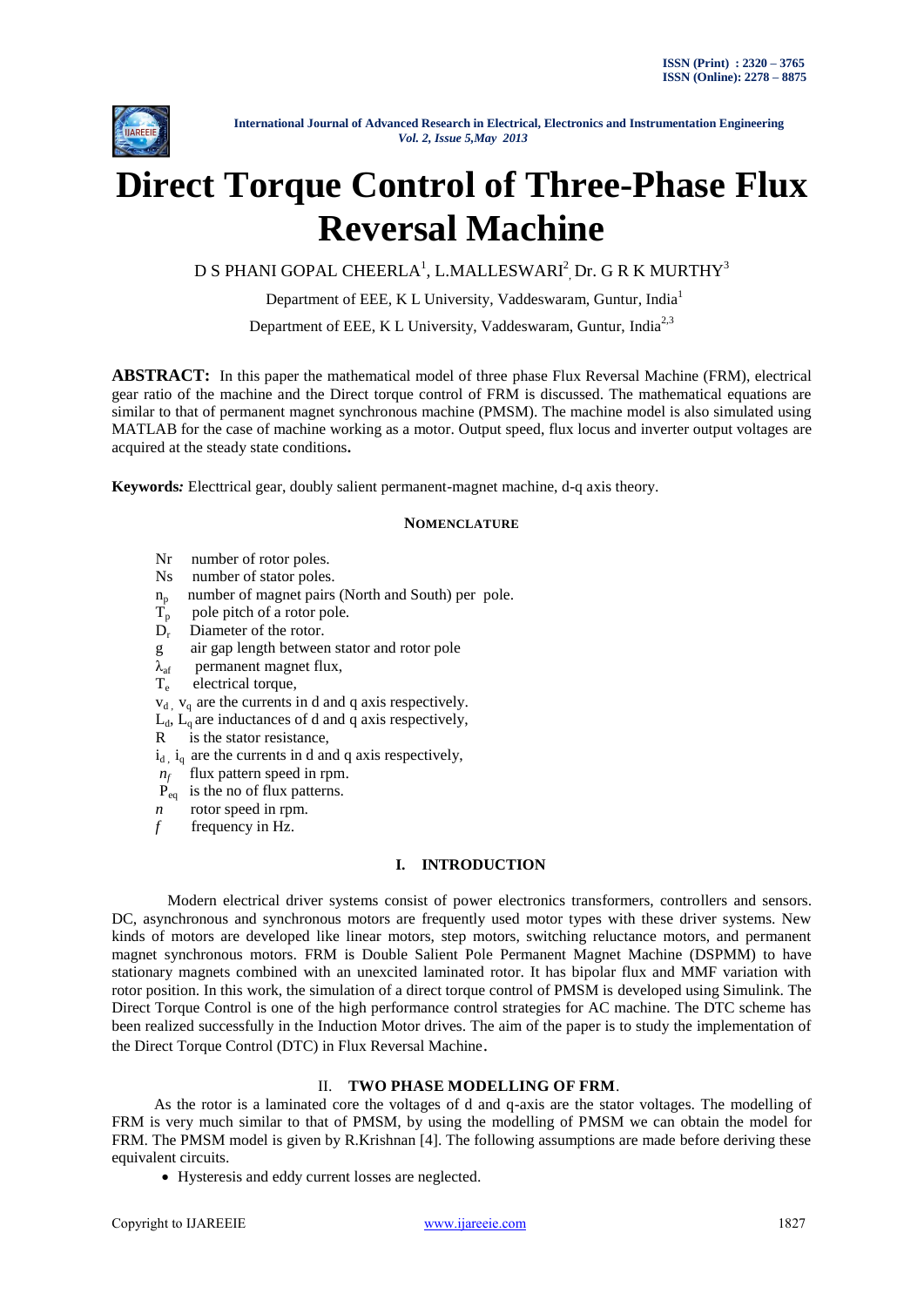

- There is no saturation in the machine.
- Field current dynamics are also neglected.

The D-q equations in synchronously rotating reference frame are

$$
v_d = Ri_d + p(L_d i_d + \lambda_{af}) - K\omega_e(L_g i_q) \tag{7}
$$

$$
v_q = Ri_q + p(L_q i_q) + K \omega_e (L_d i_d + \lambda_{af}) \tag{8}
$$

The electric torque of the machine is

$$
T_e = \frac{3}{2} \times \frac{P_{eq}}{2} \times K(\lambda_{af} i_q + (L_d - L_q) i_d i_q)
$$
 (9)



Fig.1 d-q equvivalent circuit diagram of FRM

#### **III. FICTITIOUS ELECTRICAL GEAR**

Consider a PMSM with two pole stator for the analysis of the relation between frequency and speed. Let the motor rotate at a speed '*n*' in rpm. For the rotation of one full revolution i.e. 360 degrees, one electrical cycle would be completed. Therefore for n revolutions per min or n/60 revolutions per second, there would be an n/60 electrical cycles which is nothing but frequency. But in the case of this FRM with two stator poles and one magnetic pair, for each complete revolution of rotor there would be 3 electrical cycles which is number of rotor poles. So in the case of FRM when compared with case of PMSM the frequency will be multiplied by the number of rotor poles. The relation between the speed and frequency is as discussed by S.Wang [3].

$$
f = n/60 \times N_r \tag{5}
$$

The flux linkage or flux pattern speed of FRM with two poles pre phase will be  $(6)$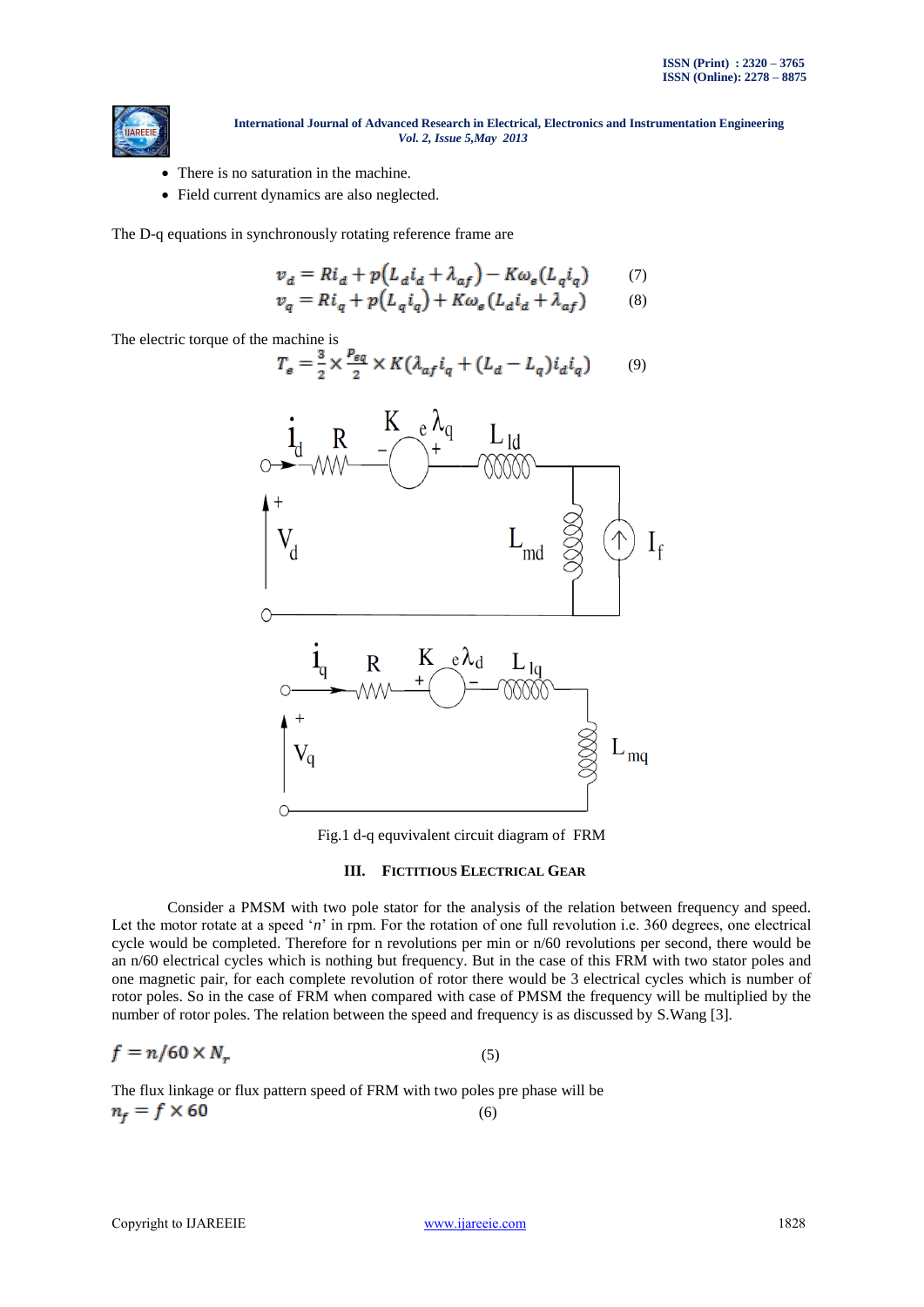



**Fictitious electrical Gear** 

Fig.5 Representation of 2pole FRM



Fig.2 Representation of 2pole PMSM

From the above equations 5 and 6 rotor speed and flux pattern speed are different. In the case of FRM the rotor speed is *nr* times less than flux pattern speed the diagrammatic representation of 6/8 pole FRM motor is shown in Fig. 5 while the PMSM representation is in Fig. 6. K is given by

$$
K = \frac{N_r}{P_{eq}} \tag{7}
$$

Therefore the gear ratios K for different three phase configurations of FRM are

| Stator poles    | Rotor poles | No.<br>Of | Gear ratio     |
|-----------------|-------------|-----------|----------------|
|                 |             | magnets.  |                |
|                 |             |           |                |
| 12              | 16          |           |                |
|                 |             |           |                |
| 12              | 28          |           | $\overline{4}$ |
| $\overline{12}$ |             |           |                |
|                 | 77.11       | - 4       |                |

Table1

# IV. **DIRECT TORQUE CONTROL**

## DIRECT TORQUE CONTROL PRINCILPLE

In a DTC drive, flux linkage and electromagnetic torque are controlled directly independently by the selection of optimum inverter switching modes. The selection is made to restrict the flux linkages and electromagnetic torque errors within the respective flux and torque hysteresis bands, to obtain fast torque response, low inverter switching frequency and low harmonic losses. The required optimal switching vectors can be selected by using so-called optimum switching voltage vector look-up table. This can be obtained by simple physical considerations involving the position of the stator-flux linkage space vector, the available switching vectors, and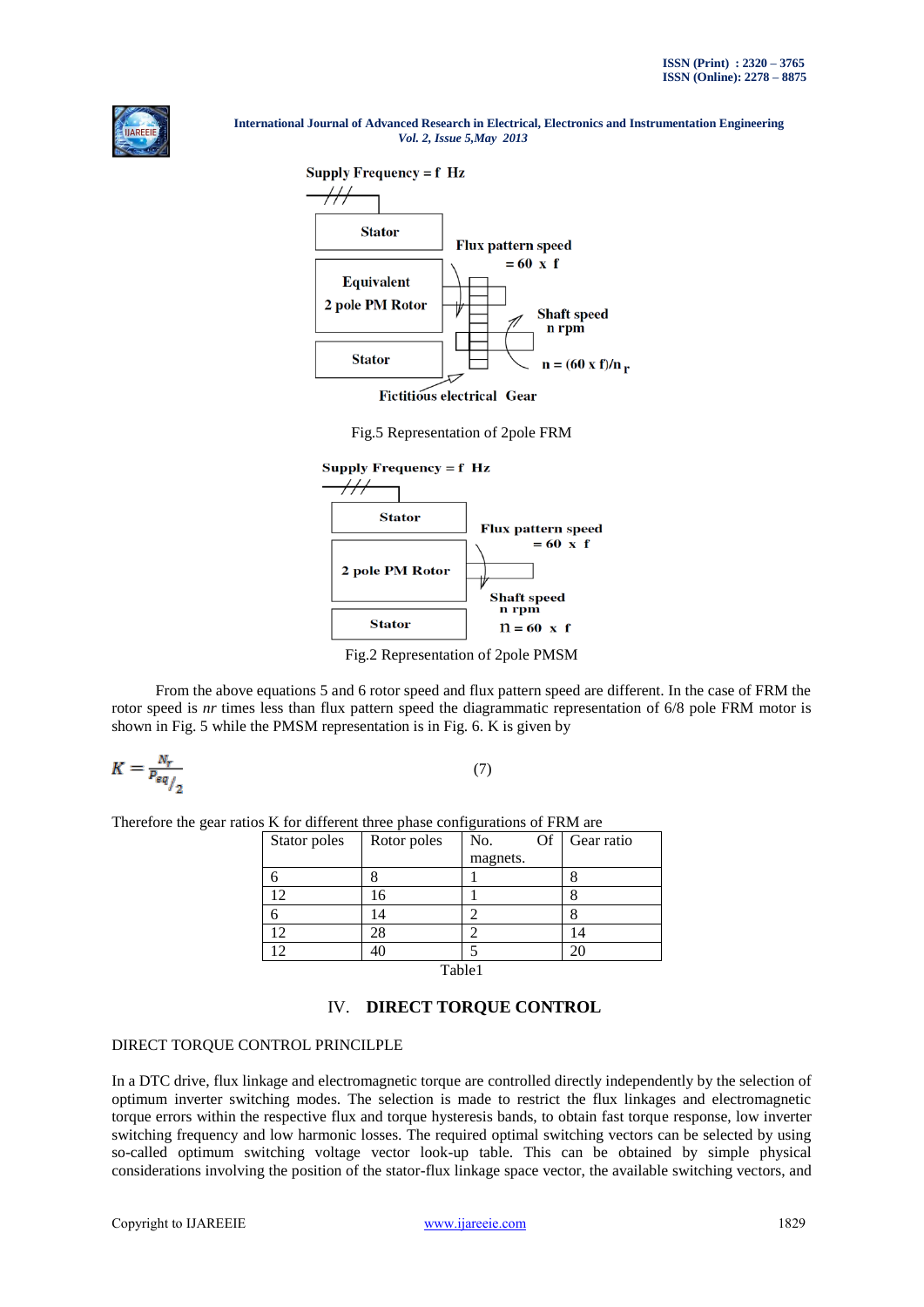

the required torque flux linkage. The speed control loop and the flux program as a function of speed are shown as usual and will not be discussed. The command stator flux and torque magnitudes are compared with the respective estimated values and the errors are processed through



Fig:3 direct torque control block diagram



Fig 4(a): Trajectory of stator flux vector in DTC control ,(b): Inverter voltage vectors

Hysteresis-band controllers, as shown. The flux loop controller has two levels of digital output according to the following relations:

*H*<sup> $\psi$ </sup> = 1 for *E*<sup> $\psi$ </sup>*>HB* (12) *H*<sup> $w$ </sup>= -1 for *E*<sup> $w$ </sup> < -*HB* (13)

The torque control loop has three levels of digital output, which have the following relations:

 $H_{Te} = 1$  for  $E > +HB$ *HTe=* -1 for *E < -HB*

Copyright to IJAREEIE [www.ijareeie.com](http://www.ijareeie.com/) 1830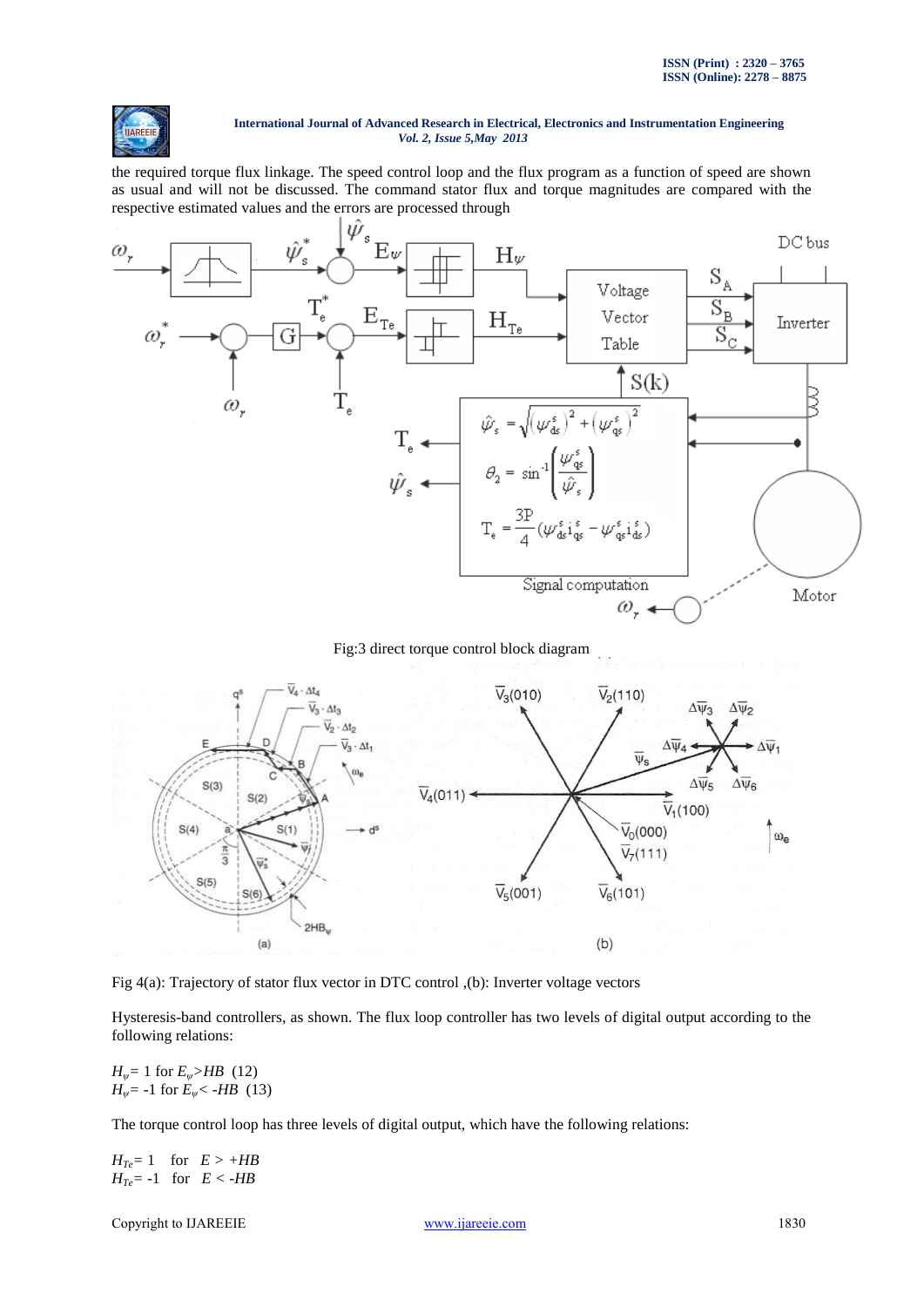

### $H_{Te} = 0$  for  $E = HB$

The feedback flux and torque are calculated from the machine terminal voltages and currents. The signal computation block also calculates the sector number *in* which the flux vector lies. The voltage vector table block in Figure 3 receives the input signals  $H_{\psi}$ ,  $H_{Te}$  and  $S(k)$  and generates the appropriate control voltage vector (switching states) for the inverter by lookup table, which is shown in table 2 (the vector sign is deleted).

The inverter voltage vector (six active and two zero states) and a typical ψs are shown in Figure 4(a). Which means that ψs can be changed incrementally by applying stator voltage *V s* for time increment Δt. The flux increment vector corresponding to each of six inverter voltage vectors is shown in Figure 4(b). The flux in machine is initially established to at zero frequency (dc) along the trajectory OA shown in Figure 4(a). With the rated flux the command torque is applied and the ψs\* vector starts rotating. Table 1 applies the selected voltage vector, which essentially affects both the torque and flux simultaneously. The flux trajectory segments AB, BC, CD and DE by the respective voltage vectors  $V_3$ ,  $V_4$ ,  $V_3$  and  $V_4$  are shown in Figure 4(a). The total and incremental torque due to ∆ψs is explained in figure 1. Note that the stator flux vector changes quickly by, but the ψ*r* change is very sluggish due to large time constant Tr. Since ψ*r* is more filtered, it moves uniformly at frequency  $\omega$ e, where as  $\psi_s$  movement is jerky. The average speed of both, however, remains the same in the steady-state condition. Table 2 summarizes the flux and torque change (magnitude and direction) for applying the voltage vectors for the location of  $\psi_s$  shown in Figure 4. The flux can be increased by the  $V_i$ ,  $V_2$  and  $V_6$ vectors (vector sign is deleted), whereas it can be decreased by the  $V_3$ ,  $V_4$ , and  $V_5$  vectors.

| $\mathbf{1}_{\mathbf{u}}$ | $H_{Te}$ | C/1<br>لداحت   | S(2)           | C(2)<br>UU     | S(4)         | C(5)<br>ر رد   | S(6)           |
|---------------------------|----------|----------------|----------------|----------------|--------------|----------------|----------------|
|                           |          | V              | V3             | $V_4$          | 175          | V6             | v.             |
|                           |          | V <sub>0</sub> | V7             | V <sub>0</sub> | $\mathbf{V}$ | ٦7Λ            | T/T            |
|                           | -        | V6             | $\mathbf{V}$ 1 | $\mathbf{V}$   | <b>170</b>   | V <sub>4</sub> | <b>TIE</b>     |
| ۰.                        |          | $\mathbf{V}$   | V <sub>4</sub> | T T            | V6           | V6             | V <sup>2</sup> |
|                           |          | $\mathbf{v}$   | V0             | T/T            | V0           | 177            | V٥             |
|                           |          | <b>TIE</b>     | V6             |                | $\mathbf{v}$ | $\mathbf{V}$   | $\mathbf{V}$   |

Similarly, torque is increased by the  $V_2$ ,  $V_3$ , and  $V_4$  *Vectors*, but decreased by the  $V_1$ ,  $V_5$ , and  $V_6$  vectors. The zero vectors (V0 or V7) short-circuit the machine terminals and keep the flux and torque unaltered. Due to finite resistance (Rs) drop, the torque and flux will slightly decrease during the short-circuit condition.

| Voltage<br>vector |          | u٥<br>v ∠      |          | V <sub>4</sub> | V5       | V6       | 177      |
|-------------------|----------|----------------|----------|----------------|----------|----------|----------|
| $\Psi_{s}$        | increase | <i>ncrease</i> | Decrease | decrease       | decrease | increase |          |
| Te                | decrease | increase       | Increase | Increase       | decrease | decrease | decrease |

Table 3.Flux and Torque Variations due to applied voltage vectors

Consider for example, an operation in sector S (2) as shown in Figure 4(a), where at point B, the flux is too high and the torque is too low; that is,  $H_{\psi}$  = -1 and  $H_{Te}$  = +1. From table 1, voltage V4 is applied to the inverter, which will generate the trajectory BC. At point C,  $H_{\psi}$  = +1 and  $H_{Te}$  = +1 this will generate the V3 vector from the table. The drive can easily operate in the four quadrants, and speed loop and field-weakening control can be added, if desired. The torque response of the drive is claimed to be comparable with that of a vectorcontrolled drive. Consider for example, an operation in sector S (2) as shown in Figure 3(a), where at point B, the flux is too high and the torque is too low; that is, ,  $H_{\psi}$  = -1 and  $H_{Te}$  = +1. From table 2, voltage V4 is applied to the inverter, which will generate the trajectory BC. At point C,  $H_{\psi}$  = -1 and  $H_{Te}$  = -1 and this will generate the V3 vector from the table. The drive can easily operate in the four quadrants, and speed loop and field-weakening control can be added, if desired. The torque response of the drive is claimed to be comparable with that of a vector-controlled drive.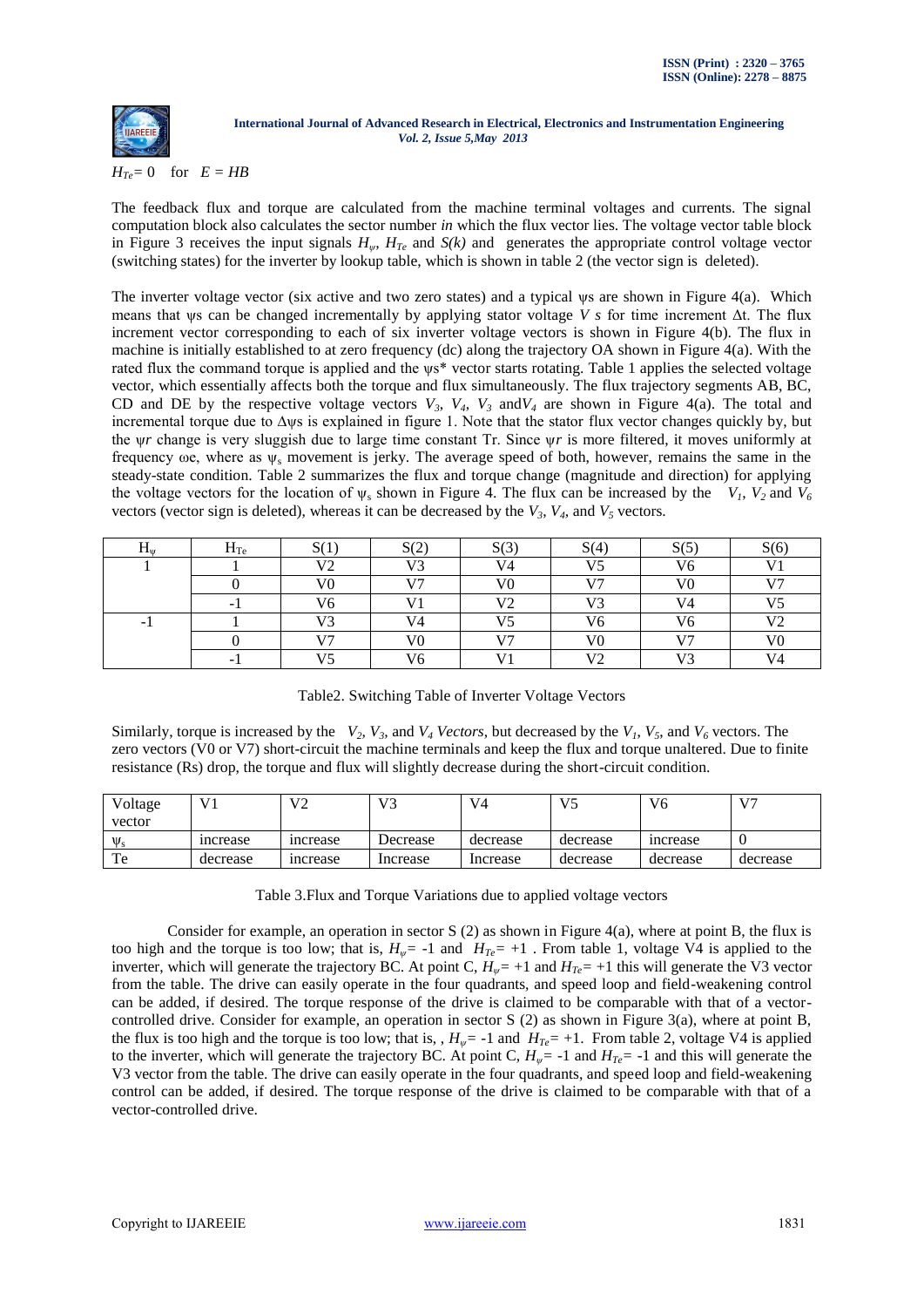

# **V. SIMULATION RESULTS**

Simulation was done for FRM with parameters [6].

| Pole                 | Ns/Nr                 | 6/8           |
|----------------------|-----------------------|---------------|
| configuration        |                       |               |
| <b>Electric Gear</b> | K                     |               |
| ratio                |                       |               |
| d-axis inductance    | $L_{\rm d}$           | $0.94$ mH     |
| q-axis inductance    | $-a$                  | $0.94$ mH     |
| Permanent            | $\lambda_{\text{af}}$ | $0.021$ wb    |
| magnet Flux          |                       |               |
| Stator resistance    |                       | $0.05 \Omega$ |
|                      |                       |               |









Fig.6 Variation of speed with time without DTC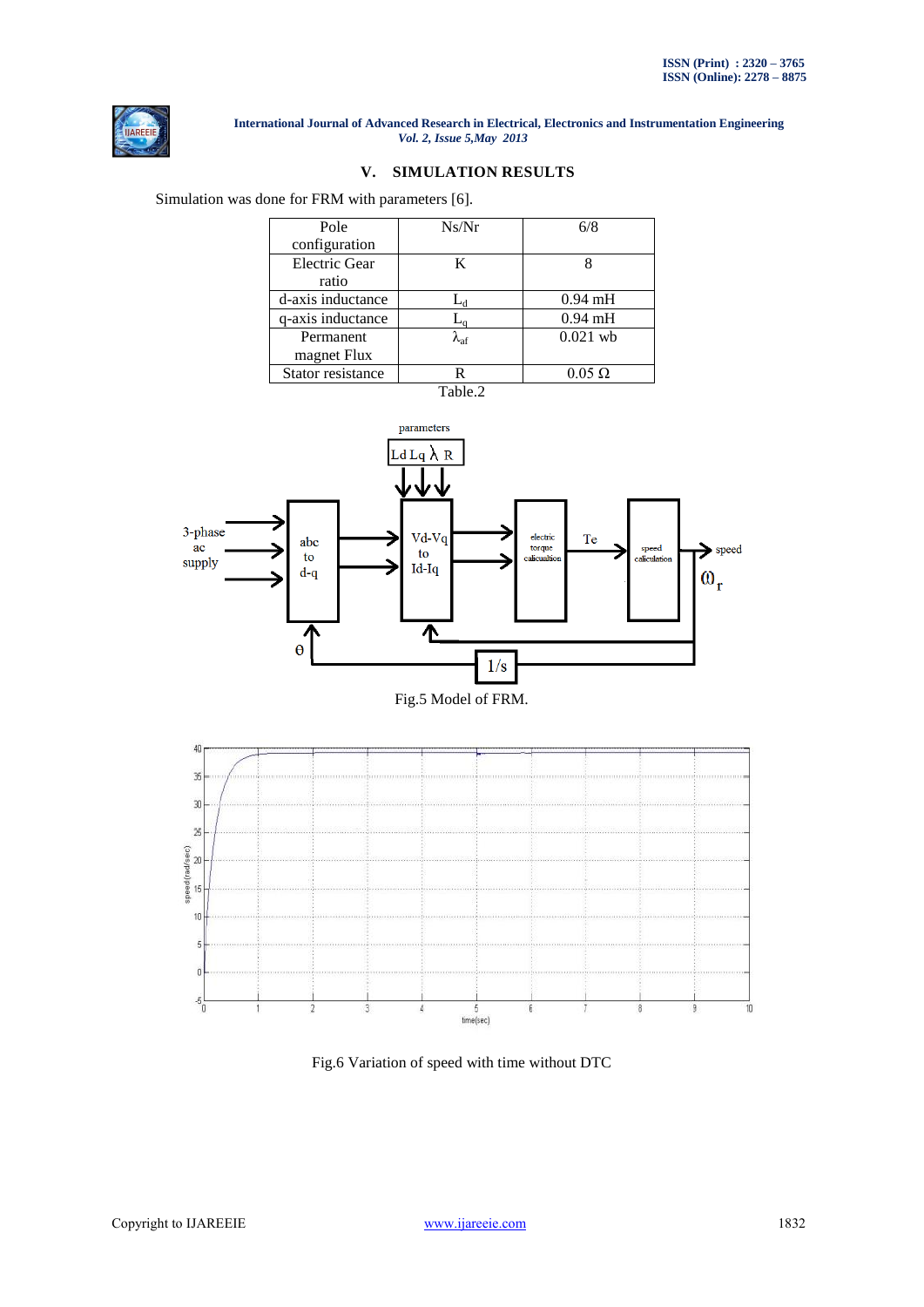



 $\bigoplus_{\text{Cl} \times \triangle} \blacksquare \text{time1}$ 

Fig 7 Simulink diagram of DTC with FRM



Fig 8 Supply from inverter .



Fig 9 Flux locus.